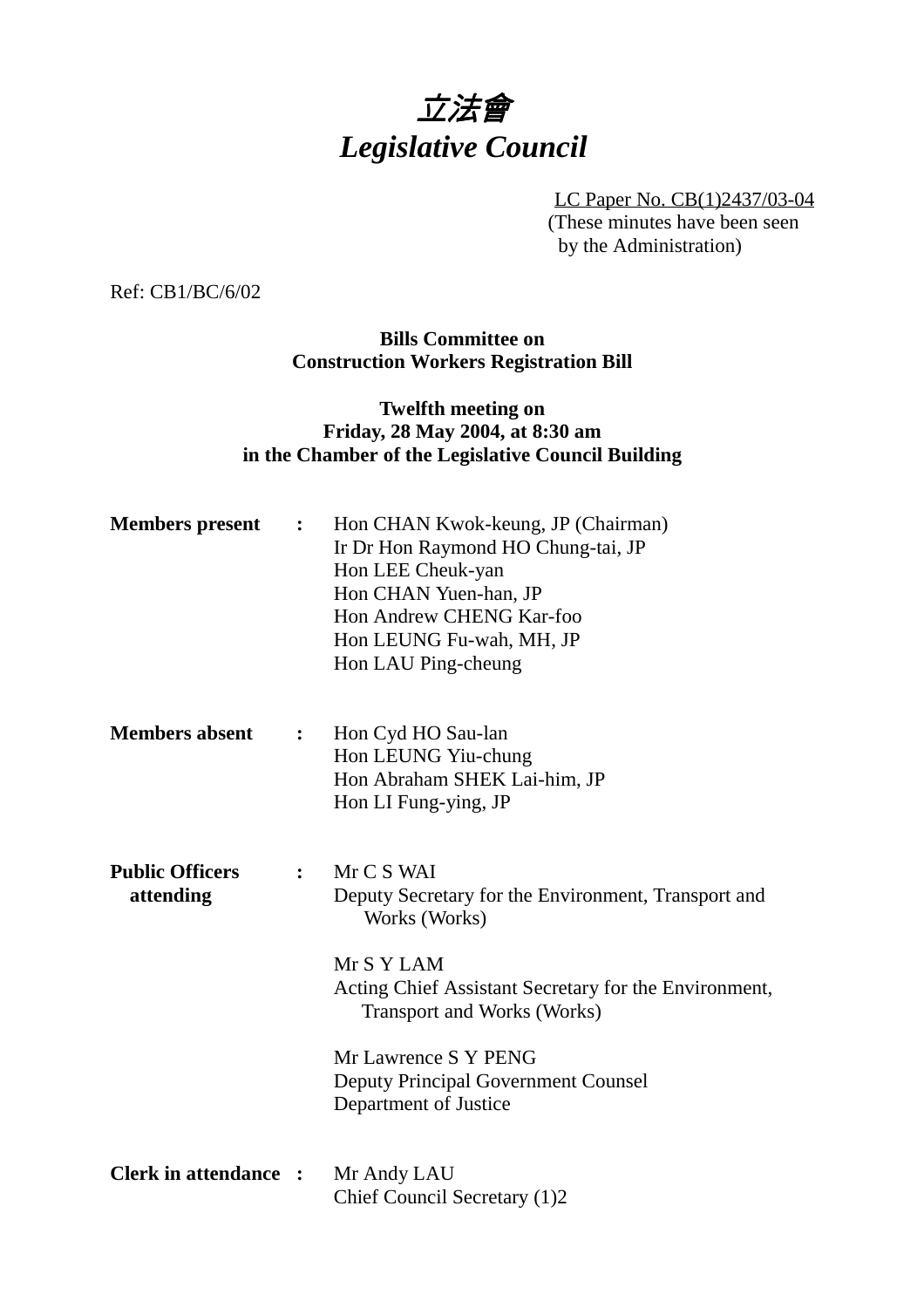**Staff in attendance :** Miss Monna LAI Assistant Legal Adviser 7

#### Action

| <b>Meeting with the Administration</b> |                                                                                |
|----------------------------------------|--------------------------------------------------------------------------------|
| (LC Paper No. CB(1)1961/03-04(01)      | - The Administration's response to<br>raised by the<br><b>Bills</b><br>matters |
|                                        | Committee at the Eleventh meeting                                              |
|                                        | on 21 May 2004;                                                                |
| LC Paper No. CB(3)464/02-03            | - The Bill;                                                                    |
| LC Paper No. CB(1)1961/03-04(02)       | - Draft<br>Committee<br>Stage                                                  |
|                                        | amendments proposed<br>the<br>by<br>Administration;                            |
| LC Paper No. $CB(1)1961/03-04(03)$     | - Marked-up copy of newly-proposed                                             |
|                                        | Committee Stage amendments                                                     |
|                                        | prepared by the Administration; and                                            |
| LC Paper No. $CB(1)1437/03-04(03)$     | Marked-up copy of the<br>Bill<br>$\frac{1}{2}$                                 |
|                                        | prepared by the Administration for                                             |
|                                        | the eighth meeting on 7 April                                                  |
|                                        | 2004.                                                                          |
|                                        |                                                                                |

The Bills Committee deliberated (index of proceedings attached at **Annex A**).

2. The Bills Committee took note of the Administration's response to the comments made by members at the last meeting held on 21 May 2004 (LC Paper No. CB(1)1961/03-04(01)), as well as the proposed Committee Stage amendments (CSAs) (LC Paper Nos.  $CB(1)1961/03-04(02)$  and  $(03)$ ) in relation to the following:

- (a) Clause 58(1)(b) which provided for the Appeal Board's power to require an appellant to undergo such tests as the Board considered appropriate to assess whether the appellant was of a level of competence reasonably expected of a registered skilled worker, or a registered semi-skilled worker, for the designated trade would be repealed as it was unlikely that the Appeal Board would exercise such power.
- (b) Clause 17C(1)(f) in relation to the powers of authorized officers to require a person found on a construction site to provide certain information would be amended to remove the requirement for such person to provide information to identify other persons carrying out construction work on a site. However, the requirement for such person to provide information to identify the principal contractor or an employer would be retained as this power was important for an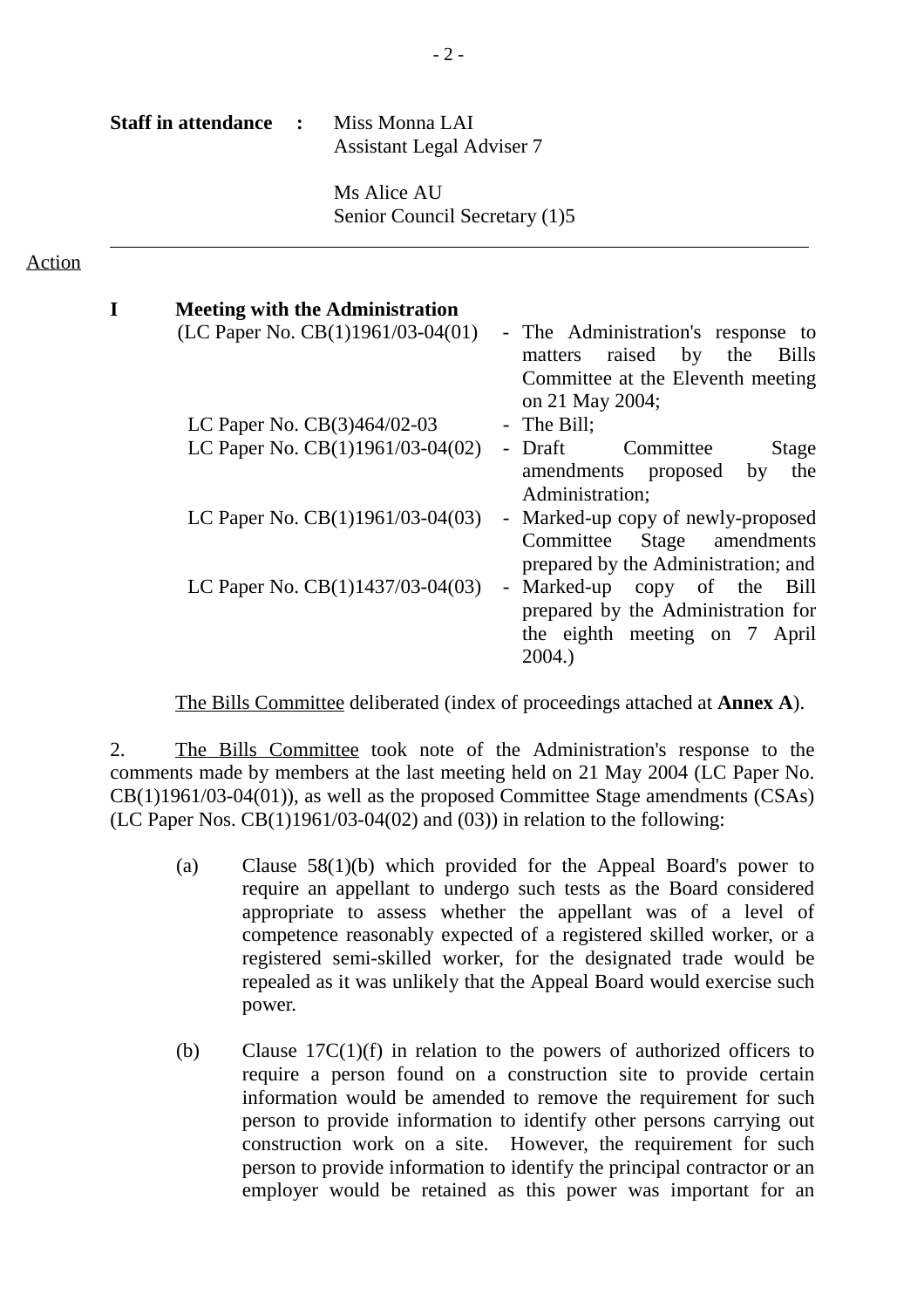authorized officer to exercise his function in enforcing the requirements under the Bill. The Administration also considered that sufficient safeguards had been provided.

(c) Clause 53 on "Notice of appeal" would be amended to clearly state that the time allowed for an appellant to submit a notice of appeal should be calculated after the Registrar had made his decision in relation to the recommendations of the Review Committee on the said issue.

- 3 -

- (d) Clause 61(3)(d) on "Offences of making false or misleading statements and of failure to attend inquiries of hearings as witness, etc." would be amended to improve its clarity.
- (e) Other technical amendments would be moved to clauses  $17C(1)(e)(i)$ and 19(5).
- (f) Clause 65 on "Rules" would need to be amended taking into account the Judiciary Administrator's view that it would be more appropriate to vest any new rule-making power in a Rules Committee instead of the Chief Justice. The Administration would provide the relevant CSAs to the Assistant Legal Adviser for consideration when ready.

3. The Assistant Legal Adviser informed members that as the draft CSAs were submitted by the Administration shortly before the meeting, she would need time to consider them in detail. Members agreed that the Assistant Legal Adviser would liaise with the Administration on the draft CSAs, and revert to the Bills Committee if necessary.

4. Taking members through the salient points of the newly-proposed registration arrangement for senior workers as set out in the Appendix to LC Paper No. CB(1)1961/03-04(01), the Deputy Secretary for the Environment, Transport and Works (Works) advised that for the purpose of the new proposal, the term "provisional" was preferred and would be used in place of "transitional". He emphasized that the new proposal was aimed at striking a balance between the demands and expectations of the trade unions and the trade associations, major employers and training institutes. It should give a reasonable degree of assurance on the skill level of the workers who obtained their registration under this new proposal. To be fair to the about 110 000 workers who had spent their effort and time to pass the trade tests or operator tests, the new proposal should require the applicants to go through some form of assessment for quality assurance. Subject to members' general acceptance of the new proposal, the Administration would move the relevant CSAs.

5. Relaying the concern of some trade unions she had contacted, Miss CHAN Yuen-han said that the workers were generally in support of adopting six years as the qualifying experience. However, they neither agreed to the need for an extended training course nor an assessment test as part of the training course under the new proposal as the senior workers were already well-versed in the relevant trades. There

Admin

ALA/ Admin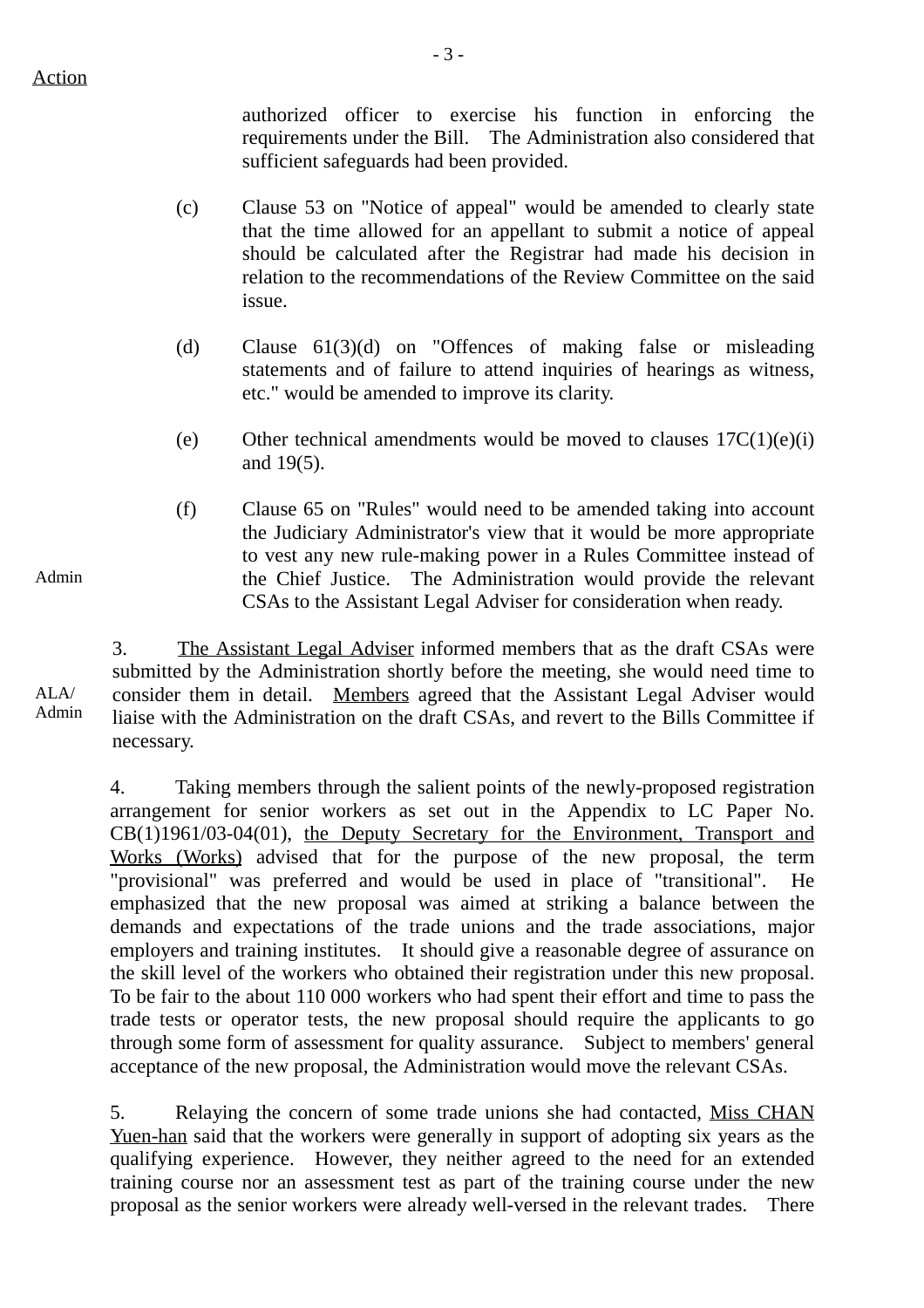Action

 $-4-$ 

was also concern that the training fee should be kept to a minimum taking into account the employment difficulties facing the construction workers. As such, she called on the Administration to further consider such views and her primary concern that the employment situation of senior workers should not be adversely affected by the implementation of the registration system.

6. Ir Dr Raymond HO acknowledged the importance of training to ensure construction quality and safety, and expressed support for the Administration's new proposal.

7. Summing up the discussion, the Chairman said that the Bills Committee had taken note of the Administration's new proposal to adopt six years as the qualifying period for senior workers as well as other related arrangements. Individual members had also stated their views and concerns on the matter. While the Bills Committee did not intend to move any CSAs to the Bill, individual members were at liberty to consider whether they would move CSAs in their own name. In this respect, the Bills Committee noted and had no objection to the Administration's proposal to resume Second Reading debate on the Bill at the Council meeting on 30 June 2004. The deadline for giving notice to move CSAs at the said Council meeting was 19 June 2004.

8. The Chairman concluded that the Bills Committee had completed scrutiny of the Bill, and would report to the House Committee on 11 June 2004.

## **II Any other business**

9. There being no other business, the meeting ended at 9:10 am.

Council Business Division 1 Legislative Council Secretariat 21 July 2004